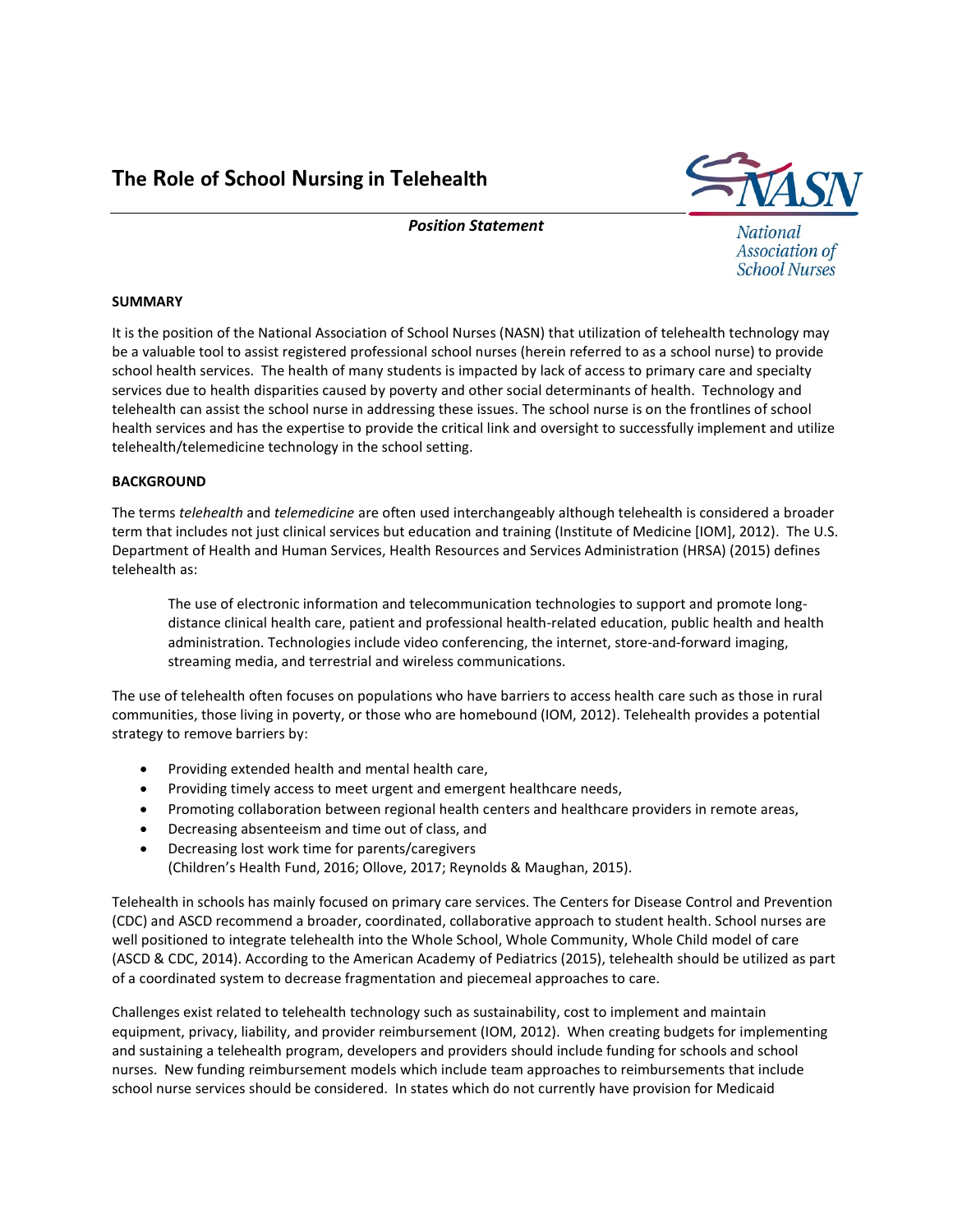reimbursement for telehealth services, school nurses and stakeholders should advocate for establishing this provision.

# RATIONALE

School nurses collaborate with other school health services team members to address the health needs of the entire school population (NASN, 2016). Telehealth can be used for health education and health promotion. As a primary care partner, telehealth can assist the school nurse in decreasing communicable disease outbreaks through availability of providers to quickly diagnose and treat illness (Ollove, 2017) and improve student attendance by assisting school nurses in the management of chronic conditions (Reynolds & Maughan, 2015). The use of telehealth to address physical or mental/emotional health can improve student attendance and may enhance parents' and caregivers' work productivity (Ollove, 2017). Researchers have found that collaboration between healthcare providers/specialists and school nurses and others via telehealth was efficient, decreased miscommunications between parties, improved student health, and increased parent resources and connections (Mackert & Whitten, 2007; Young & Ireson, 2003; Reynolds & Maughan, 2015).

School nurses are responsible for student health and health issues arising in school and understand the priorities of both health and education in the school setting (NASN, 2016). Advances in technology and the availability of telehealth services can assist school nurses to improve both healthcare access and health in student populations, particularly those who are underserved. School nurses should be involved with other health and education leaders in the development of telehealth policies, standards, and guidelines related to:

- Enrolling students in telehealth programs,
- Ensuring proper consent and parent/caregiver involvement,
- Triaging and coordinating students who would benefit from a consultation via telehealth (including decision tree protocols),
- Sharing of confidential information that meets both HIPAA and FERPA requirements,
- Monitoring appropriate outcomes and evaluation,
- Following up telehealth-visit/consultation, and
- Coordinating school nursing services with other healthcare services.

Telehealth may also facilitate communication and consultation between school nursing colleagues regarding complex cases (Mackert & Whitten, 2007). Telehealth in the school can be used as a conduit for individual and population-based education for students, families, and staff as part of a larger coordinated school health services effort (Reynolds & Maughan, 2015). Telehealth has the potential for future use in areas such as remote connections for school nurses to help students access dental and eye exams, voice disorder treatments, nutritional and obesity counseling and behavioral/mental health counseling and assessment (Kelchner et al., 2014). The use of telehealth services is expected to grow from 250,000 persons in 2013 to 3.2 million persons in 2018 (National Conference of State Legislators Partnership Project on Telehealth, 2015). Technology continues to advance and school nurses must stay current and embrace innovative technologies as they explore new ways to keep students healthy, safe, and ready to learn.

### **CONCLUSION**

Students will continue to have complex social, emotional, and physical health needs which must be addressed to ensure their success in school. Functioning as the bridge between health and education, school nurses address a wide range of student needs and are uniquely qualified to focus on the needs of students at greatest risk of health disparities. School nurses are the vanguard of individual and population-based student health care and have the expertise to utilize telehealth technology. While neither telehealth nor any other technology replaces the registered professional school nurse, the availability of telehealth provides a valuable tool to assist the school nurse in providing a more complete, coordinated approach to student health services in school.

### **REFERENCES**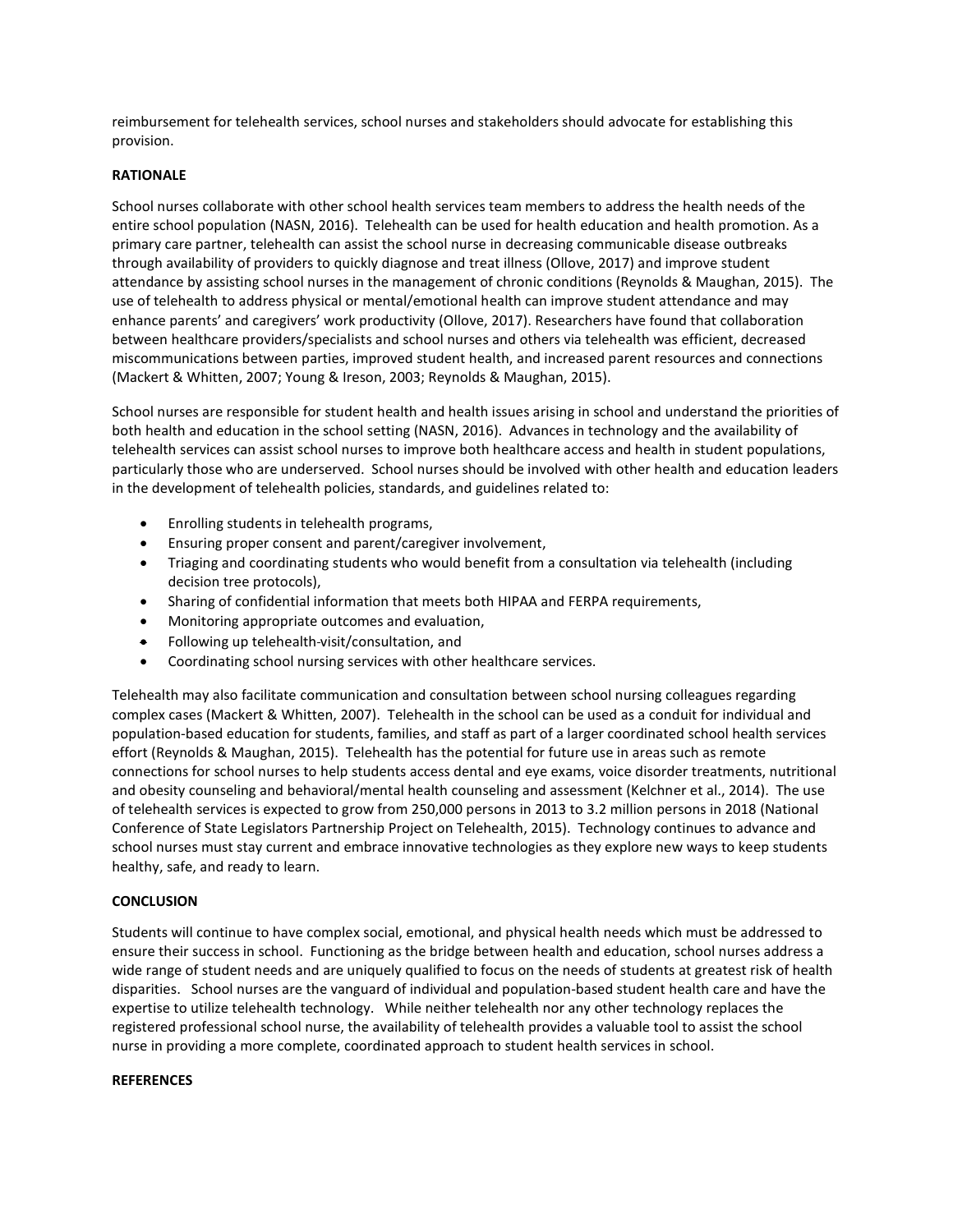- American Academy of Pediatrics, Committee on Pediatric Workforce. (2015). The use of telemedicine to address access and physician workforce shortages [positon statement]. Pediatrics, 136(7), 202-209. doi: 10.1542/peds.2015-1253
- ASCD & Centers for Disease Control and Prevention. (2014). Whole school whole community whole child: A collaborative approach to learning and health. Retrieved from http://www.ascd.org/ASCD/pdf/siteASCD/publications/wholechild/wscc-a-collaborative-approach.pd
- Children's Health Fund. (2016). 15 million kids in health care deserts: Can telehealth make a difference? Retrieved from https://ms01.childrenshealthfund.org/wp/wp-content/uploads/2016/04/White-Paper-4.4.2016.pdf
- Institute of Medicine. (2012). The role of telehealth in an evolving healthcare environment: Workshop summary. Retrieved from https://www.nap.edu/catalog/13466/the-role-of-telehealth-in-an-evolving-health-careenvironment
- Kelchner, L.N., Deliyski, D., de Alarcon, A., Zacharias, S., Beckmeyer, J., Tabangin, M., & Doarn, C. (2014). Access to pediatric voice care: A telehealth solution? Final report. Retrieved from https://healthit.ahrq.gov/sites/default/files/docs/citation/r21hs021781-kelchner-final-report-2014.pdf
- Mackert, M., & Whitten, P. (2007). Successful adoption of a school-based telemedicine system. Journal of School Health, 77(6), 327-330. doi: 10.1111/j.1746-1561.2007.00214.x
- National Association of School Nurses. (2016). Framework for 21<sup>st</sup> century school nursing practice: National Association of School Nurses. NASN School Nurse, 31(1), 45-53. doi: 10.1177/1942602X15618644
- National Conference of State Legislators, Partnership Project on Telehealth. (2015). Telehealth policy trends and considerations. Retrieved from http://www.ncsl.org/documents/health/telehealth2015.pdf
- Ollove, M. (2017). Telemedicine in schools helps keep kids in the classroom. The PEW charitable trusts. Retrieved from http://www.pewtrusts.org/en/research-and-analysis/blogs/stateline/2017/01/04/telemedicine-inschools-helps-keep-kids-in-the-classroom
- Reynolds, C. A., & Maughan, E. (2015). Telehealth in the school setting: An integrative review. The Journal of School Nursing, 31(1), 44-53. doi: 10.1177/105984051454053
- U.S. Department of Health and Human Services, Health Resources Services Administration. (2015). Telehealth programs. Retrieved from https://www.hrsa.gov/ruralhealth/telehealth/
- Young, T. L., & Ireson, C. (2003). Effectiveness of school-based telehealth care in urban and rural elementary schools. Pediatrics, 112(5), 1088-1094.

### Acknowledgement of Authors

Kathey M. Haynie, MSN, RN Elaine Mauter, BSN, RN Brenda Lindahl, RN Keisha Simons-Major, MSN, RN Lynne Meadows, MSN, RN Erin D. Maughan, PhD, MS, RN, APHN-BC, FNASN, FAAN

### Adopted: June 2017

This position statement replaces the position statement titled The Use of Telehealth in Schools.